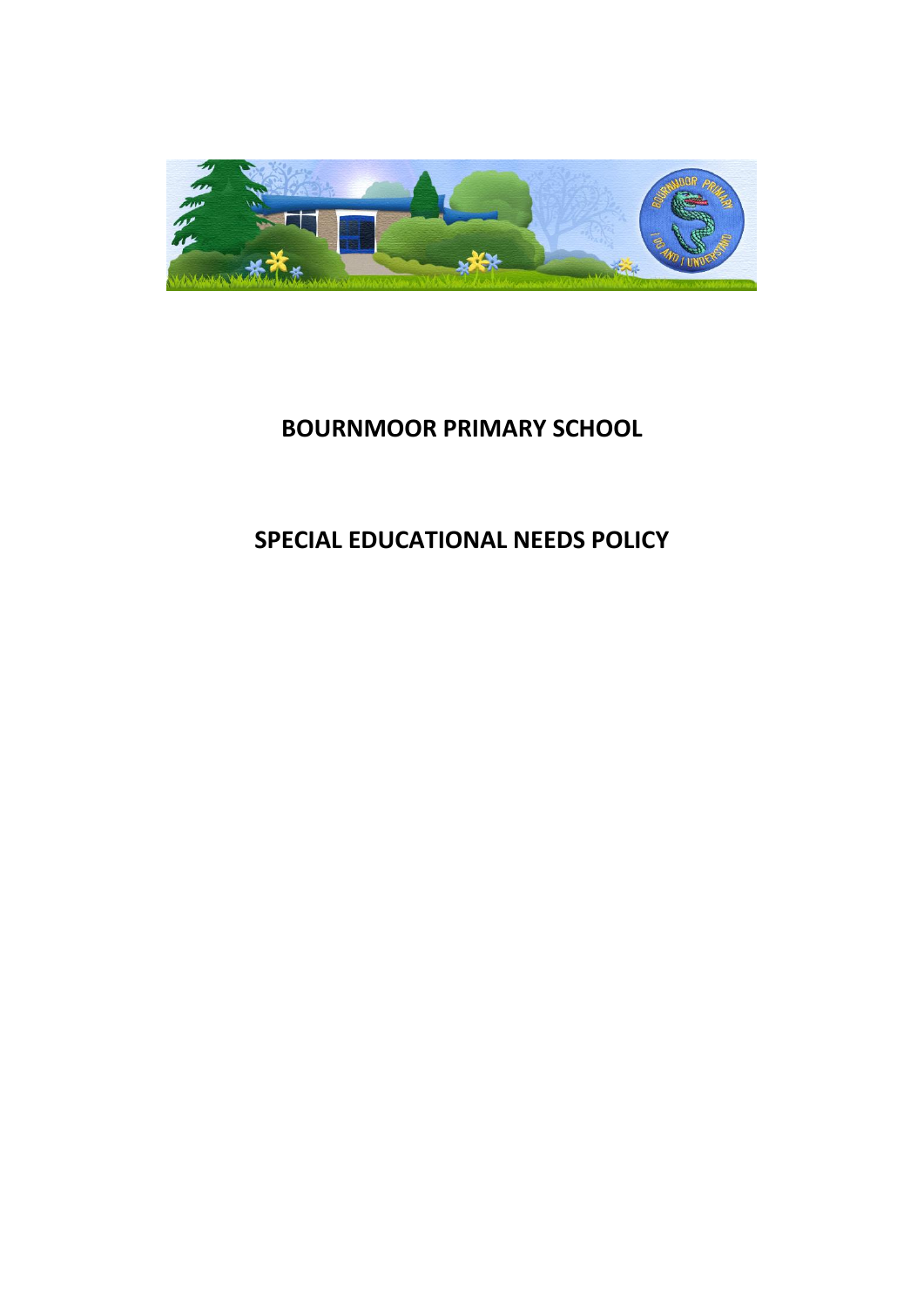#### INTRODUCTION

At Bournmoor Primary School we are committed to the equal inclusion of all pupils in all areas of primary school life. We recognise the diverse and individual needs of all of our pupils and take in to account the additional support required by those children with Special Educational Needs and Disabilities (SEND). To support pupils with SEND to achieve their full potential, and thrive in our school, we aim to follow the 10 characteristics for effective provision:

- $\ddot{+}$  Prioritise the leadership of SEND to have high expectations and ambitions for all our pupils.
- $\ddot{\phantom{1}}$  Ensure strong teaching and learning and provide a relevant and flexible curriculum. Invest in teacher development to allow this to continue.
- Work with pupils and parents/carers by ensuring frequent open and honest communications with them and give opportunities for pupil voice.
- **Evaluate and impact of interventions and make adjustments to the provision accordingly.**
- $\ddot{+}$  Track and monitor progress of pupils with SEN across different subjects. Use this to identify patterns of achievement across different SEN groups.
- $\downarrow$  Use rigorous assessment and identification.
- $\downarrow$  Use resources effectively i.e. develop highly trained teaching assistants and employ high quality administrative support. Use a graduated approach to interventions.
- $\ddot{\phantom{1}}$  Develop on-site expertise to balance the SEN team with a range of expertise and share knowledge through external partnerships, ensuring that families know to contact Mrs Snowdon (Special Needs Co-ordinator) for information and advice.
- $\ddot{\phantom{1}}$  Ensure precise identification of SEN pupils and match them with an appropriate intervention. Assess effectiveness of classroom teaching before deciding if a child has SEN.
- $\ddot{\phantom{1}}$  Co-ordinate provision and use a clear system of referral. Channel referrals through a single route.

# DEFINITIONS

In accordance with Durham L.A.'s document S.E.N. Assessment and Provision we recognise that the term "Special Educational Needs" can be understood by reference to three key definitions.

A child has a learning difficulty if he/she:-

1) "has significantly greater difficulty in learning than the majority of children of his or her age"

2) "has a disability which either prevents or hinders him/her from making use of educational facilities of a kind generally provided in schools within the area of the Local Education Authority concerned for children of a similar age"

3) "is aged under five and falls into one of these categories, or is likely to later, if special pre-educational provision is not made".

" educational provision which is in addition to, or otherwise different from, the provision made generally for children of similar age."

Children must not be regarded as having learning difficulties solely because their home language, is different from that in which they are taught.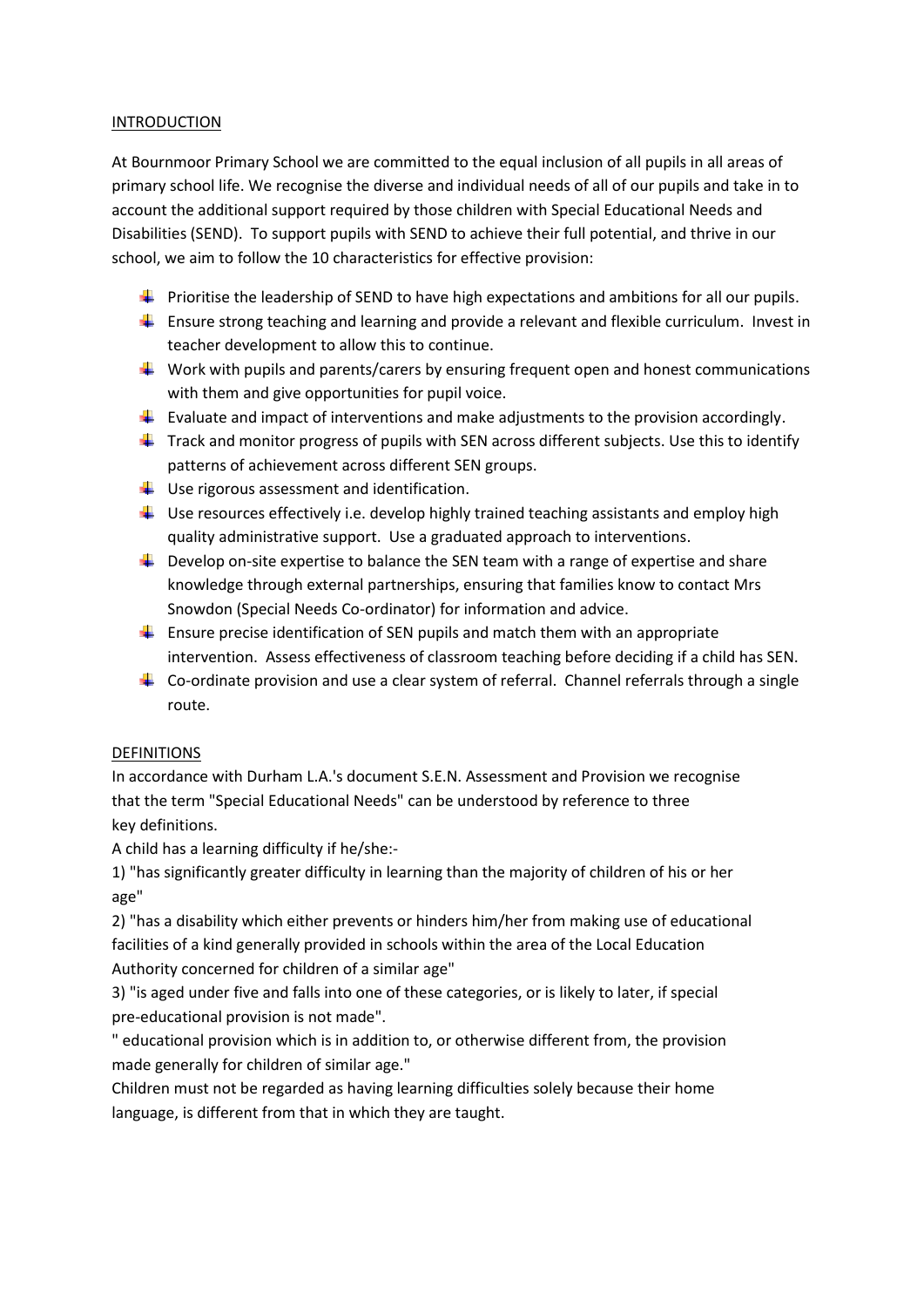#### SCOPE

This statement includes all teaching/non-teaching staff, governors, parents and outside agencies who have relevance to the children with special educational needs.

#### ENTITLEMENT

The 1988 Education Reform Act entitles all children and young people to a broad and balanced curriculum. The National Curriculum is the means whereby this is to be achieved. At Bournmoor Primary School we are committed to the achievement of this entitlement by ensuring maximum participation in the National Curriculum by all pupils with special educational needs. We intend that only in the most exceptional circumstances is any modification or disapplication of the National Curriculum to be considered. We work towards developing curriculum opportunities for pupils with special needs beyond those offered by the National Curriculum in line with Authority and school policy statements.

The Government introduced legislation about the provision made for children and young people with SEND (Special Educational Needs and Disabilities). These changes cover children and young people aged 0-25. All schools, academies, colleges, universities, early years providers and health and care professionals need to follow the new SEN Code of Practice. We work towards establishing our policy and practice to ensure an efficient use of all resources to effectively meet this obligation. The 2015 Children and Families Bill aims to ensure children and parents are at the heart of the decisionmaking process. We also adhere to the 2010 Equality Act legislation to ensure equality of opportunity for all our pupils.

#### PARTNERSHIP WITH PARENTS

We believe that parents whose children have special educational needs also have entitlements which include access to relevant information, professional guidance on pupil needs and an expectation that those needs will be met. We regard parents as partners. Their knowledge, views and experience are vital and they must be involved actively in any decisions affecting their children's development. Effective assessments and provision will be secured where there is the greatest possible degree of partnership between parents, their children and other supporting agencies. We will have due regard for the Special Needs Code of Practice our duties towards all pupils with special educational needs, and ensure that parents are made aware that provision is being made for their child.

The school will make available, to all parents of pupils with SEN, details of the support available through the LEA and outside agencies through our SEND provision. This can be viewed on our website or through talking to Miss Purdy, Special Needs Co-ordinator. (www.bournmoor.durham.sch.uk)

#### AIMS and OBJECTIVES

#### Aims

Our aims for children with SEND are the same as for all the other children in our care, but we recognise that we may have to adapt the methods of teaching and the pace of learning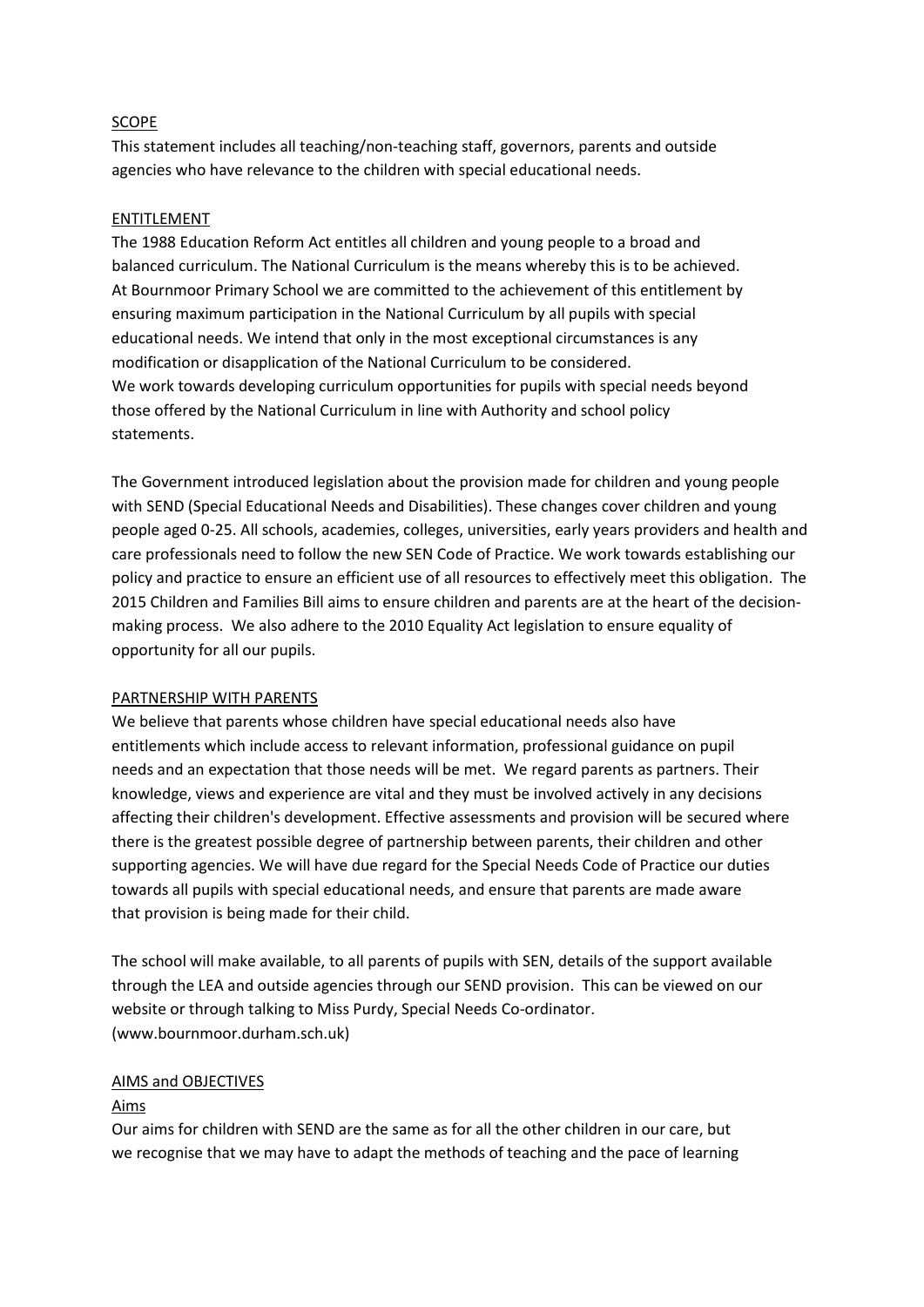for these children to take account of their needs.

To do this we must:-

- identify the child's needs.

- inform all interested parties.

- have a means by which to implement an effective response.

- record and monitor the effectiveness of any action taken.

- ensure that all curriculum policies include strategies for meeting the needs of all children including those with special educational needs.

- develop an approach to curriculum delivery which ensures that each member of staff recognises and accepts professional responsibility for meeting children's special educational needs.

- develop an atmosphere of encouragement, acceptance and respect for achievement and a sensitivity to individual needs in which children's self-esteem and self-confidence grow and in which pupils feel that it is acceptable to make mistakes as they learn.

# Objectives

To:

- operate within the statutory and Local Education Authority procedures for identifying and assessing those children who may have special educational needs

- formulate consistent and objective strategies for identifying all children who have special in the identified areas of:

- Cognition and Learning
- Communication and Interaction
- Social, mental and emotional health
- Sensory and/or physical

provide curricular programmes and evaluate their effectiveness in meeting children's special educational needs.

review learning outcomes to monitor individual progress on a regular basis.

ensure that the school prospectus makes reference to policy statements and arrangements for meeting children's special educational needs and policies are on our website.

identify staff training needs in the allocation of the in-service training budget.

offer training to meet the broad range of special educational needs.

target training for individuals and staff groups and participate in area in-service activities designed to meet children's special educational needs.

allocate an appropriate proportion of resources in order to meet identified special.

develop strategies for implementing the principle of 'parents as partners'.

develop our sensitivity towards the beliefs, hopes and fears of parents and the fostering of a relationship where school and home work in partnership ensuring equality of opportunity. work collaboratively with other agencies and professionals.

develop systems to ensure progression and continuity both within and between establishments.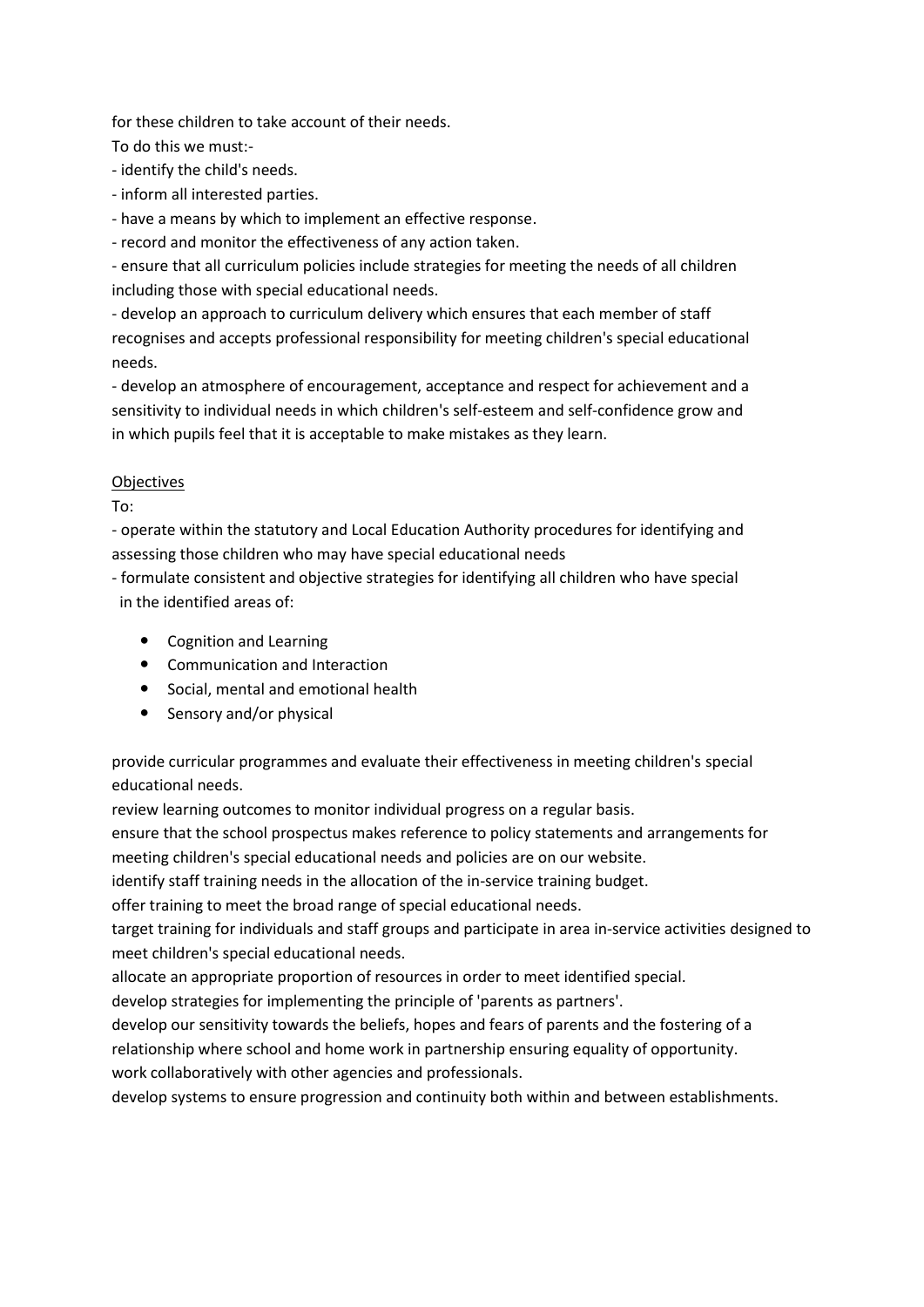For children who have Statements of Special Educational Needs (Educational Health Care Plans) we have additional responsibilities to:

ensure that the educational provisions of the Statement (EHCP) are met, in consultation with other agencies where appropriate.

ensure that the statement is reviewed at least annually and that changes in need are notified to the Local Education Authority.

work in close collaboration with parents.

ensure that children with Educational Health Care Plans receive their entitlement to the National Curriculum and the whole curriculum.

# RESPONSIBILITIES.

The Governing Body

- with the Head Teacher, decide the school's general policy and approach to meeting pupil's special educational needs for those with and without an Education Health Care Plan.
- set up appropriate staffing and funding arrangements.
- oversee the school's work either through a specific governor or a sub-committee.
- promote high standards for all pupils, in the school including those with special educational needs.
- set objectives for the head teacher through the performance management framework. These should include objections for leadership, management, pupil achievement and progress and will also relate to priorities in the school development plan. All these objectives should include SEND.
- ensure the school has a "responsible person" who makes sure that those who are likely to teach a pupil with a statement of special educational needs are informed about the Statement.
- does its best to ensure that the necessary provision is made for any pupil who has special educational needs and this is reported to parents.
- ensure that teachers in the school are aware of the importance of identifying and providing for those pupils who have special educational needs.
- consult, as appropriate, the LEA and the governing bodies of other schools when it seems to them necessary or desirable in the interests of co-ordinated special educational provision in the area as a whole.

# IDENTIFICATION, ASSESSMENT AND PROVISION

# EARLY IDENTIFICATION

Early identification of pupils with SEND is a priority. The school will use appropriate screen assessment tools, and ascertain pupil progress through:

- Evidence obtained by teacher observation/assessment.
- Working with outside agencies including medical professionals.
- Their performance in national curriculum against age related expectations.
- Pupil progress in relation to objectives in the National Literacy / Numeracy curriculum
- **•** Standardised screening or assessment tools.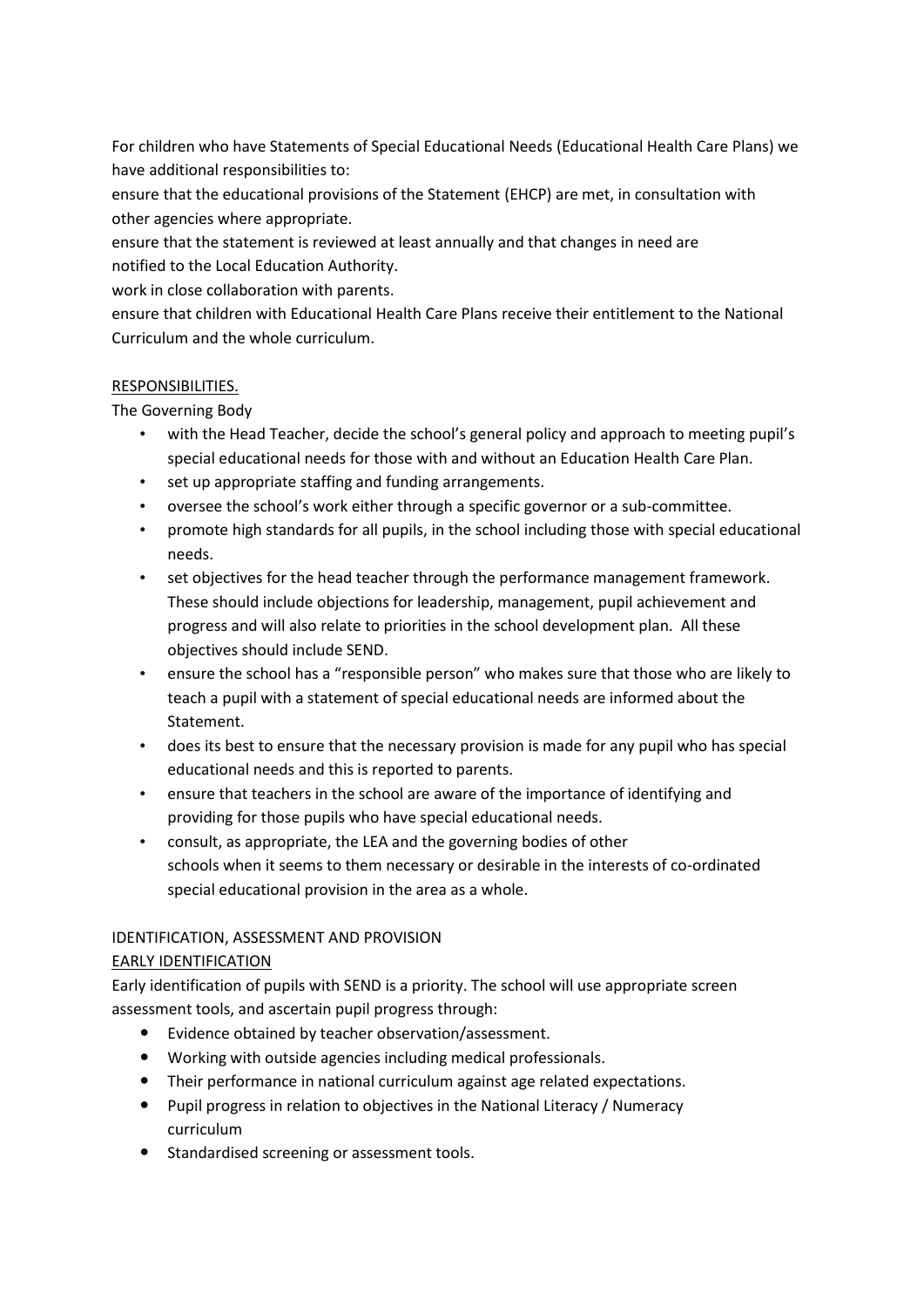#### SEND PROVISION

On entry to Reception, children are assessed using The Foundation Stage Profile as a Baseline Scheme. Records from previous schools will be used when children transfer from another primary school and maths and literacy will be assessed within a half-term. On entry to the school each child's attainment will be assessed. This will help to inform the teacher of child's aptitudes, abilities, and attainments, and will be used to improve continuity in learning. The records provided help the school to design differentiated learning programmes. For pupils with identified SEN the SENCO / class teacher needs to:

- Provide starting points for an appropriate
- Identify the need for support within the class
- Assess learning difficulties
- Ensure on-going observations/assessments provide regular feedback on
- achievements for planning next steps in learning
- Involve parents in a joint learning approach for home/school

# THE RANGE OF PROVISION PROVIDED FOR PUPILS WITH SEND

The main methods of provision made by the school are

- through a differentiated curriculum
- Full-time education in classes, with additional help and support by class teacher
- Periods of withdrawal to work with a support teacher
- Small group/individual work with Learning Support Assistant/Teaching Assistant in the Library/Computer Suite planned by class teacher
- In-class support with adult assistance
- Support from specialists within a class or as part of a withdrawal programme
- Support by LSA for physical disability

# MONITORING PUPIL PROGRESS

Teaching SEN pupils is a whole-school responsibility. The core of the teachers' work involves a cycle of planning, teaching and assessing, taking in to account the differences in pupil's abilities and interests. Some pupils may need increased levels of provision and support. Progress is the crucial factor in determining the need for additional support.

Adequate provision is needed which:

- Narrows the attainment gap between the pupil and their peers
- Prevents the attainment gap widening
- Is equivalent to that of peers starting from the baseline
- Equals or improves the pupil's previous rate of progress
- Ensures full curricular access

Where teachers decide that a pupil's learning is not progressing as expected, the SENCO is the first to be informed. SENCO and teacher will review the approaches adopted. Where support additional to that provision is required, it will be provided through a SEN Support Plan. If, after further assessment, the school will consider requesting Statutory Assessment. Parents will be fully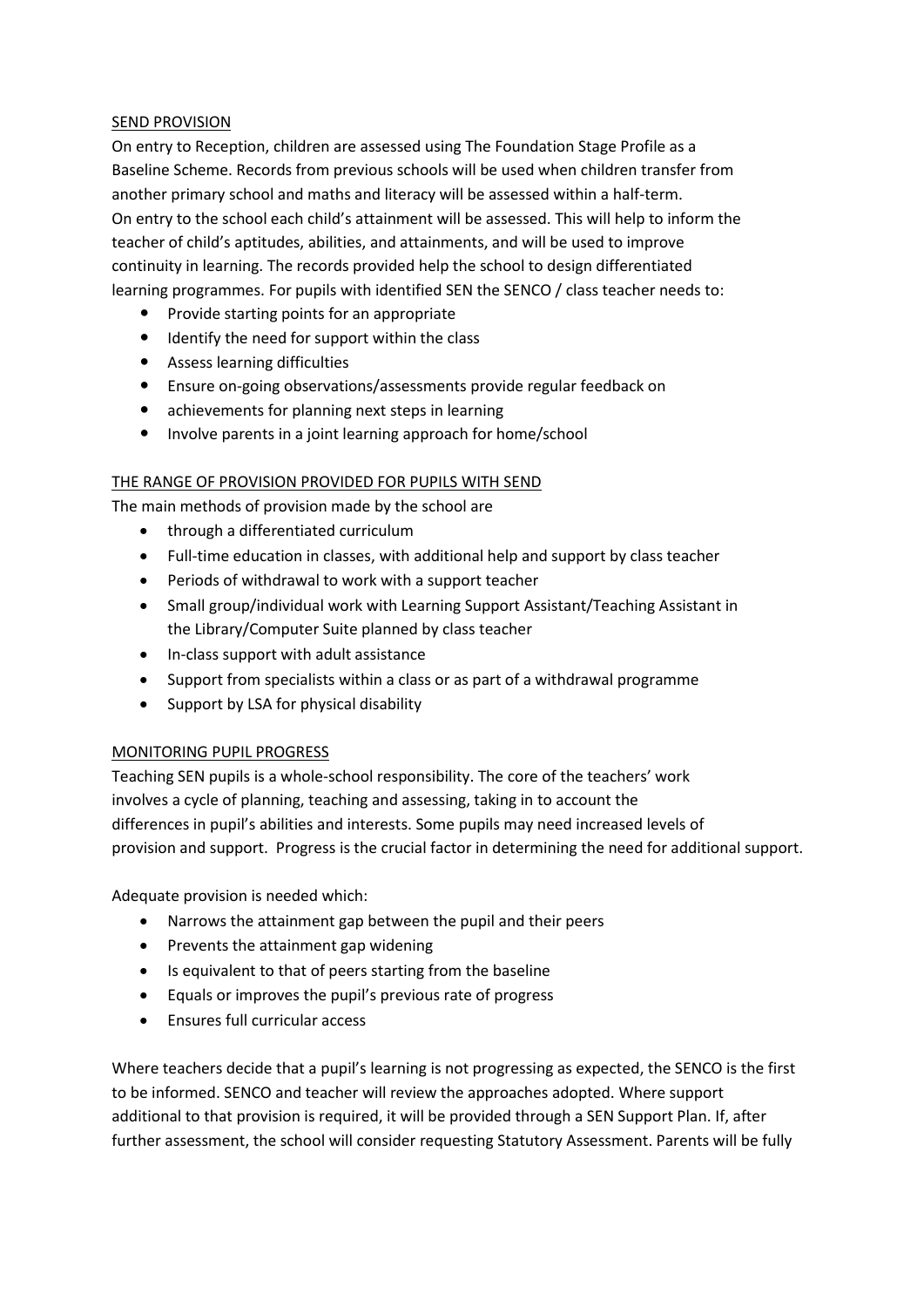consulted at each stage. Each of these intervention programmes is described in appropriate sections of this policy. The school also recognises that parents have a right to request a Statutory Assessment.

SEN Support Plans are characterised by interventions that are different from or additional to the differentiated curriculum. This intervention can be triggered through concern with supporting evidence that, despite receiving differentiated teaching pupils:

- Make little or no progress
- Demonstrate difficulty in developing literacy or numeracy skills
- Show persistent social, mental and emotional health needs
- Have Sensory/physical problems, and make little progress despite the provision of special equipment
- Experience communication and/or interaction problems and make little or no progress experiencing a differentiated curriculum
- Show communication and interaction difficulties
- Show difficulties with cognition and learning
- Sensory and/or physical issues

If the school decides, after consultation with parents, that a pupil requires additional support to progress the SENCO in collaboration with teachers, will support the assessment of the pupil and give input in planning future support. The class teacher will remain responsible for writing and delivering differentiated learning and parents will be closely informed of the actions taken.

#### USE OF SUPPORT STAFF

Mrs Angela Measor – Learning Support Assistant Mrs S Lowder – Teaching Assistant Mr P Dent – Teaching Assistant Mrs T Brown – Teaching Assistant Volunteers also give in-class support

# NATURE OF INTERVENTION

The SENCO, in collaboration with the class teacher, will decide the action needed to support pupil progress. Based on the results of previous assessments, the actions might be:

- deployment of extra staff to work with the pupil
- providing alternative learning materials/special equipment
- group support
- provision of additional adult time in devising interventions and monitoring their effect
- staff development/training to undertake more effective strategies
- access to LEA support services for advice on strategies, equipment, or staff training
- IT packages to support learning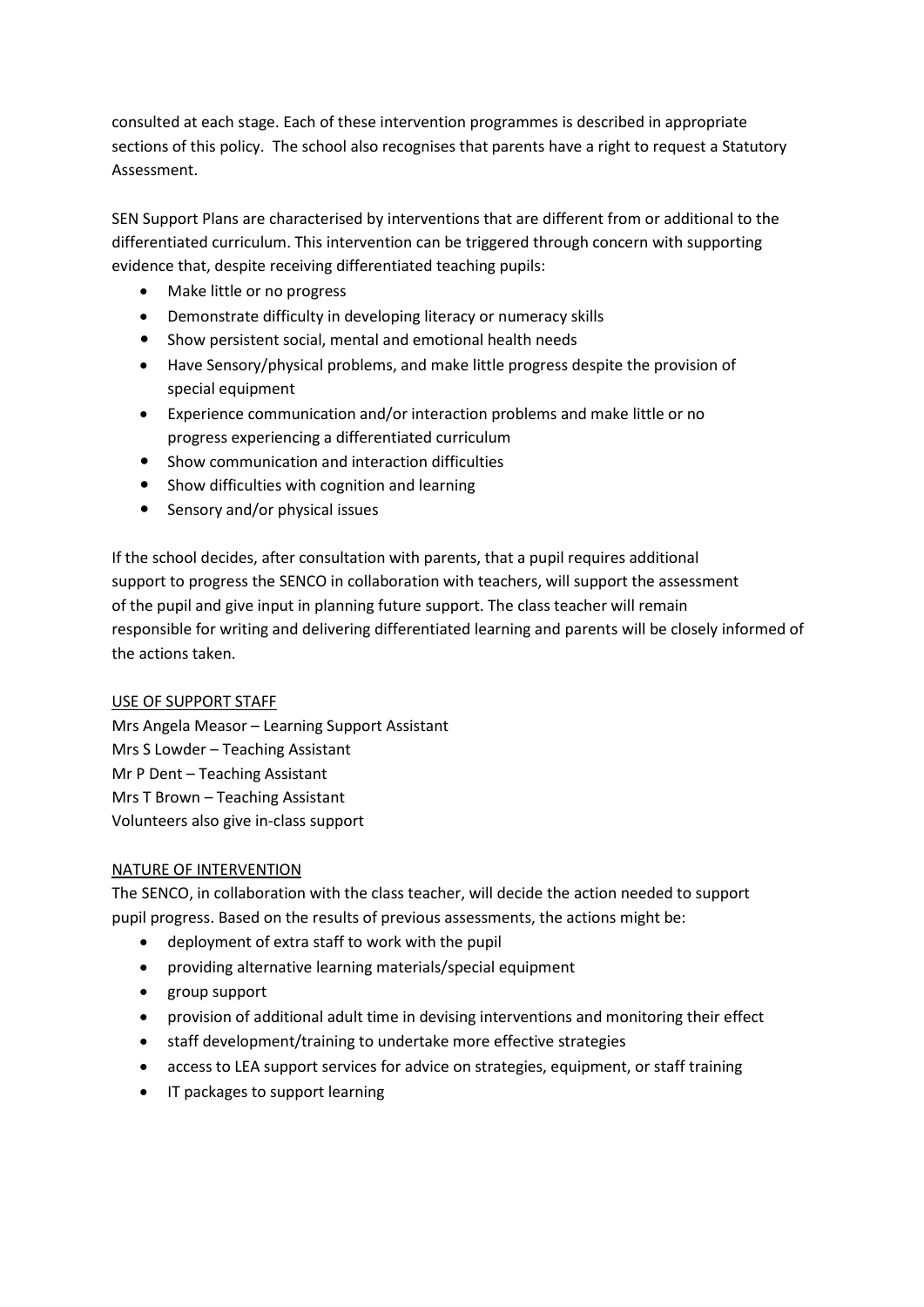## SEN Support PLANS

Strategies for pupils' progress will be recorded in a SEN Support Plan containing information on:

- Short term targets
- Teaching strategies
- Provision made
- Date for review
- The success and, or exit criteria
- The outcomes recorded at review

The plan will record only that which is different from or additional to the normal differentiation and will concentrate on three or four individual targets that closely match the pupils' need as discussed with the pupil and the parent. SEN Support Plans are characterised by a sustained level of support and, where appropriate use of external services. Placement of a pupil at this level will be made by the SENCO and parents will be consulted. External support services will give advice for a Support Plan and provide specialist inputs to the support process where required.

Intervention will usually be triggered through continued concern, supported by evidence that, despite receiving differentiated teaching and a sustained level of support, a pupil

- still makes little or no progress in specific areas over a long period showing issues with cognition and learning
- continues to work at national curriculum levels considerably lower than expected for pupils of similar age
- continues to experience difficulty in developing literacy/numeracy skills
- has emotional/social/mental problems that often substantially impede own learning or other children's learning and this may be despite having individualised support
- has sensory or physical needs requiring additional specialist equipment or visits/ advice from specialists
- has communication or interaction problems that impede the development of social relations presenting barriers to learn

External support services will require access to pupils' records in order to understand the strategies employed to date, and the targets set and achieved. The specialist may be asked to provide assessments and advice, and possibly work directly with the pupil. Parental consent will be sought throughout this process and additional information required. The resulting plan will incorporate specialist strategies. These will be implemented by the class teacher but involve other adults. Where appropriate we may well request direct intervention/support from a specialist/teacher.

# REVIEWING PLANS

SEND Support Plans will be reviewed termly, coinciding with a Parents' Evening. The school will endeavour to hold the reviews in an informal manner and a comment on their child's progress will be actively sought. Wherever possible or appropriate the school will involve pupils in this process.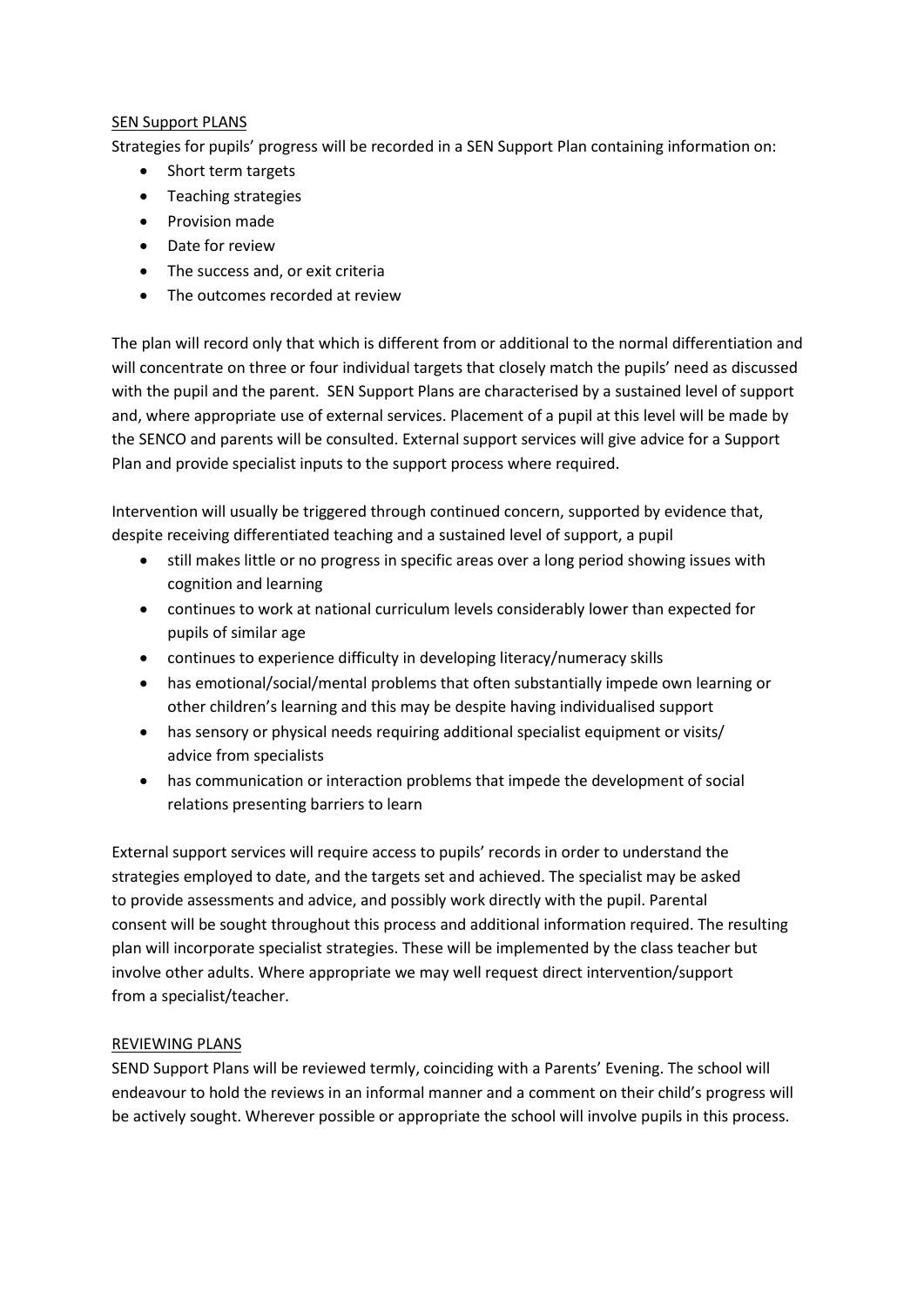# STATUTORY ASSESSMENT – Moving to an Educational Health Care Plan (EHCP)

- Children with diagnosed SEND, whose needs are greater than those met by a SEN Support Plan, are given a personalised Education, Health and Care Plan (EHC Plan). This replaces the old 'Statements'.
- The EHC Plans are focused on outcomes and are evidence-based.
- The EHC Plan outlines how the plan will be implemented.
- The EHC Plan are worked out jointly between the school, the NHS and the child's family.
- Parents get a say in what provision would be best for their child parent's views are an essential part of this process.
- Schools receive funding for these children and parent views on how this would be best used are sought.

# BEST PRACTICE IN DEVELOPING AN EDUCATION HEALTH CARE PLAN

- Schools and healthcare professionals will have shared responsibility for children in their care.
- They are expected to work together with the child and their family to get the best possible outcome for the child.
- When a child is diagnosed with or suspected to have SEND, the teacher, child, parents and relevant NHS workers should meet to assess the child and decide on an Education, Health and Care Plan.
- Within school, teachers are responsible and accountable for the progress made by each child in their class, including children with SEND. The Teacher and SENCO should work together to ensure appropriate provision is made for SEND pupils.
- The quality of teaching for pupils with SEND and the progress made by these pupils should be a core part of the school's performance management and training for all staff.

# REQUEST FOR STATUTORY ASSESSMENT

The school will apply to the inclusion panel for a Statutory Assessment from the LA when, despite an individualised programme of sustained intervention, the child remains a significant cause for concern. Statutory Assessment might also be requested by a parent or outside agency. The school will make the following information available.

- the action followed with respect to SEND Support Plan
- the views of parents
- where possible, the views of the child
- records and outcomes of regular reviews undertaken
- information on the pupil's health and relevant medical history
- attainment and progress data
- other relevant assessments from specialists such as support teachers and educational psychologists
- social services/educational welfare service
- any other involvement by professionals
- extra funding for support for a Statement of Special Educational Need will normally be provided where after a Statutory Assessment the LEA considers the child requires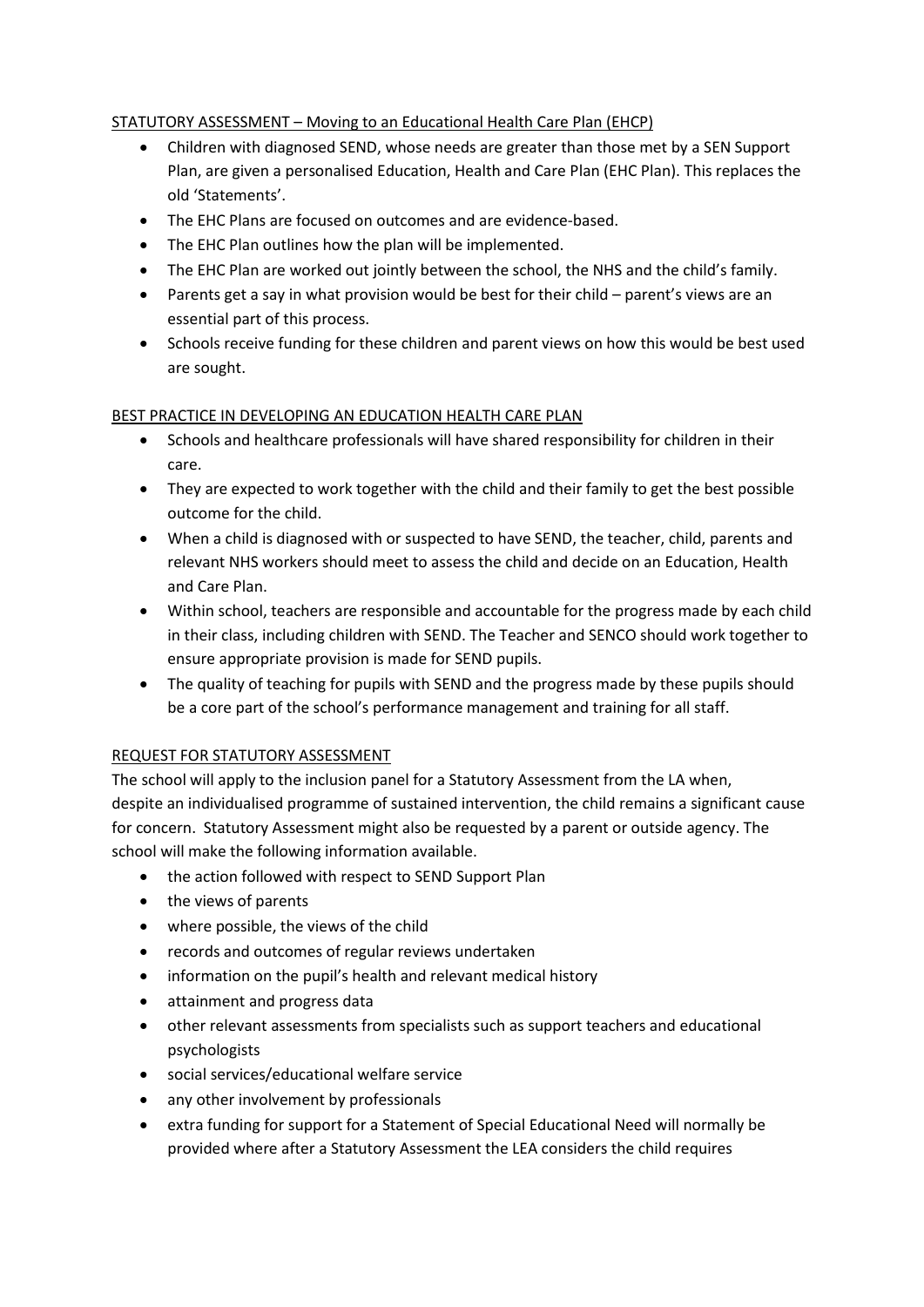provision beyond what the school can offer. However, a request for a Statutory Assessment does not inevitably lead to an Education Health Care Plan.

## REVIEWS OF EHC PLANS

Plans must be reviewed annually as well as the regular sharing of information with parents. The LEA will inform the Headteacher at the beginning of the school term of the pupils requiring reviews. The Headteacher will organise these reviews and invite:

- The child's parent
- The child if appropriate
- The relevant teacher
- The SENCO
- Health care professionals e.g. school nurse
- A representative of the LEA usually the Educational Psychologist
- Any other person the LEA considers appropriate
- Any other person the Headteacher considers appropriate

The aim of the review will be to:

- Assess the pupil's progress in relation to the outcomes on the plan.
- Review the provision made for the pupil in the context of the National Curriculum and their attainment in basic literacy/numeracy and life skills
- Consider the appropriateness of the existing plan in relation to the pupil's performance/development over the year, and whether to cease, continue, or amend it
- Set targets for the coming year working with all the relevant parties, including family
- Focus on the transition into Secondary (if the pupil is in Year 5 or Year 6) to ensure parents can liaise with the Secondary school staff so the child has opportunities to support them into the next phase of their learning. This will also indicate the provision required in Secondary school and allow parents to meet the SENCO from the Secondary school
- With due regard for the time limits set out in the Code, the Headteacher will write a report of the review meeting and send it, with any supporting documents, to the LA. The school respects the responsibility of the LA in deciding whether to maintain, amend or cease an EHCP.

# ROLES AND RESPONSIBILITIES

The SEND Co-ordinator - Miss Heather Purdy

Mrs Laura Snowdon (Headteacher) and Mr Oliver Seaton (Deputy Headteacher) - data analysis to monitor SEND pupil progress and effectiveness of interventions

The SENCO in school is responsible for:

- the day to day operation of the school SEN policy
- liaising with and advising fellow teachers
- co-ordinating provision for children with special educational needs with all staff
- overseeing the records of all pupils with special educational needs
- liaising with parents of children with special educational needs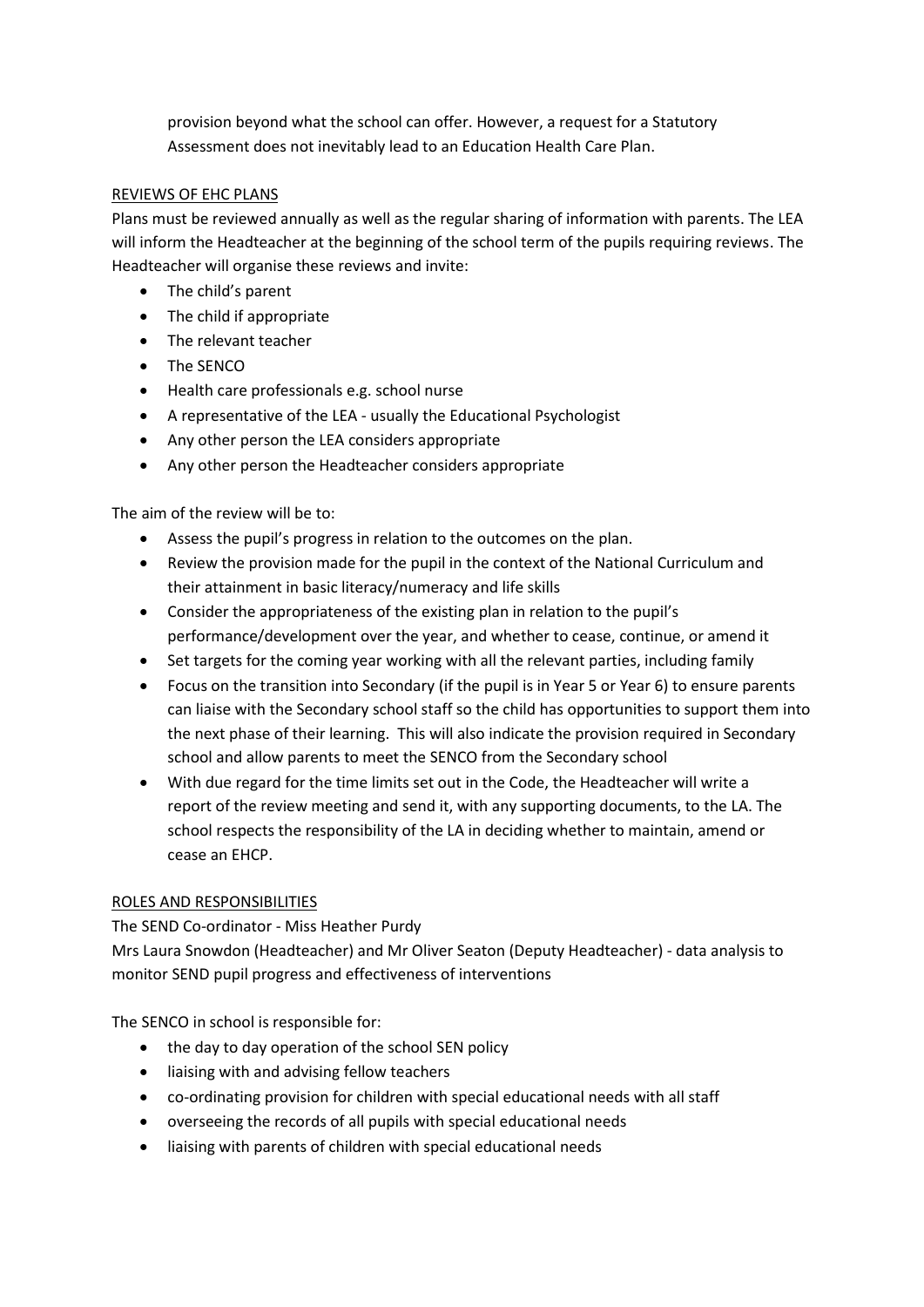- contributing to the in-service training of staff
- liaising with external agencies including the educational psychologist, medical and social services and voluntary bodies, and other support agencies.

For effective co-ordination staff must be aware of:

- the role of the participants
- the procedures to be followed
- the responsibility all teachers have in making provision for SEN pupils
- the commitment required by staff to keep the staff well informed about pupil's progress
- mechanisms that exist to allow teachers access to information about SEN pupils
- what exactly constitutes a 'level of concern' at which point school action is initiated
- mechanism that exists to alert SENCO of such levels of concern
- the procedure by which parents are informed

# THE ROLE OF THE CLASS TEACHER

The code of practice clearly acknowledges the importance allocated to the teacher whose responsibilities include:

- being aware of the school's procedures for the identification and assessment of, and provision for, SEND pupils
- collaborating with the SENCO to decide what action is required to assist the SEND pupils
- working with the SENCO to collect all available information on the SEND pupil in collaboration with the SENCO/outside agencies, develop plans for SEND pupils
- working with SEND pupils on a daily basis to deliver the individual programme set out
- developing constructive relationships with parents
- being involved in the development of the school's SEND policy

# THE ROLE OF THE HEADTEACHER

The Headteacher's responsibilities include:

- the day-to-day management of all aspects of the work of the school, including the SEND
- keeping the Governing Body well informed about SEND within the school
- working closely with the SEND team
- informing parents of the fact that SEND provision has been made for their child
- ensuring that the school has clear and flexible strategies for working with parents and that strategies encourage involvement in their child's education

# OTHER INDIVIDUAL NEEDS

# Pupils whose first language is not English.

Children whose first language is not English require careful consideration when making assessment of special educational needs. Lack of competence in English must not be equated with learning difficulties as understood in the Code. Care should be taken to consider the child within the context of his or her home, language, culture and community.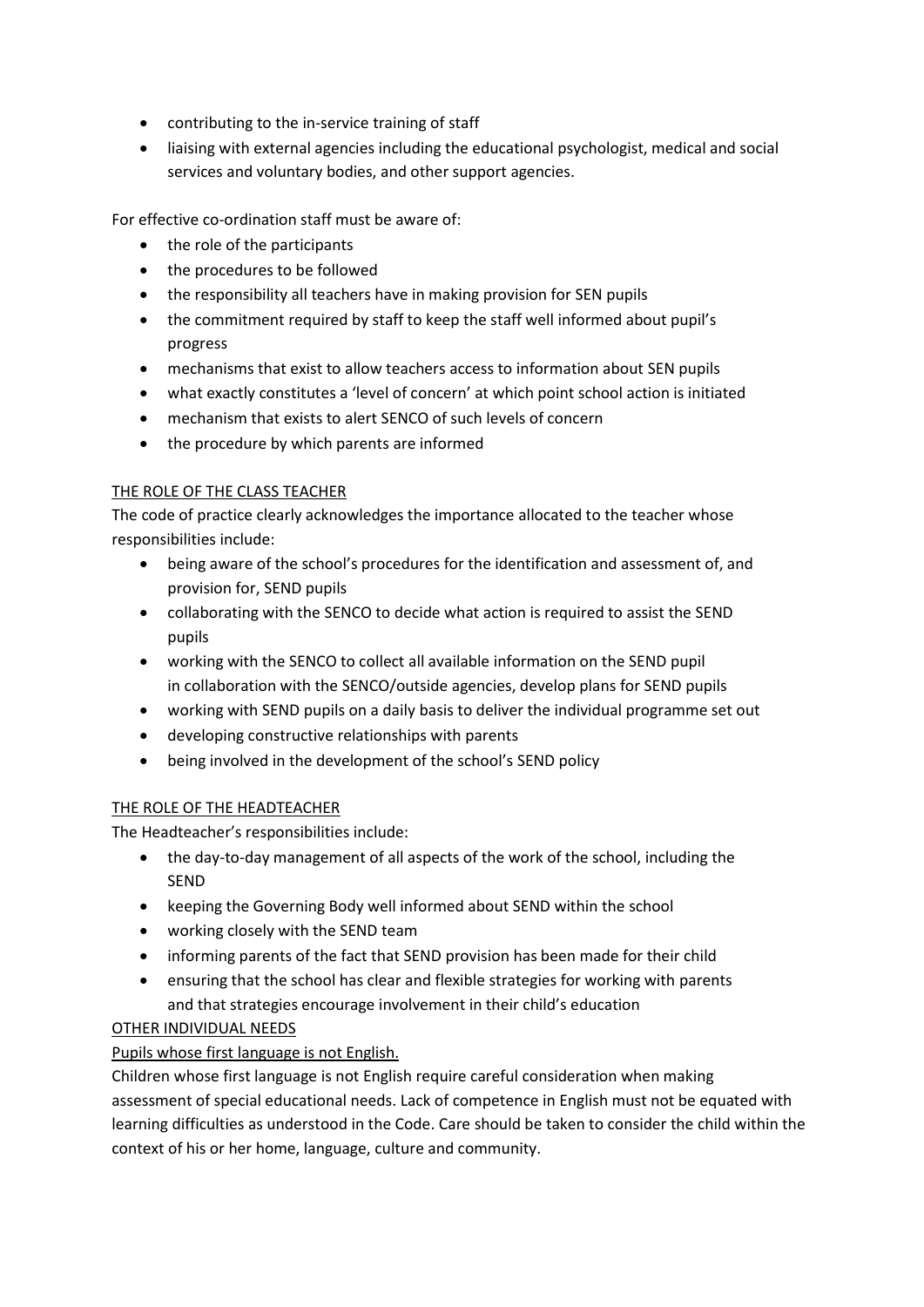## Gifted Pupils

Children who have exceptional skills and abilities are not regarded as having SEND as defined in the legislation and the Code. However, we recognise these pupils' individual needs and make provision for them with a differentiated curriculum. More Able pupils have 'Enhancement Plans' which detail the additional support they receive to help them reach their full potential.

## Staff Development

The Code recognises the need for staff development and in-service training for the SEND Co-ordinator, teaching and non-teaching staff, and governors. The school identifies individual and school training needs and indicates how these will be addressed through performance management and the School Development Plan. Records of SEND training are kept in staff CPD records.

#### SPECIAL EDUCATIONAL NEEDS SUPPORT SERVICE (Bournmoor SEND Provision)

Where necessary, the expertise of the agencies below will be sought to identify, assess and make provision for S.E.N.D. children:

- specialist teachers of children with hearing, visual, speech and language impediments

- general learning, ASD, SPLD and social/emotional support services
- educational psychologists
- advisers or teachers with a knowledge of ICT for SEN children

This information is available on our website (copies can be obtained from school) where it details who we work with to provide SEND support. This information is part of our 'Local Offer'.

#### LIAISON LINKS

#### Other Support Services and Outside Agencies

Appropriate support agencies will be involved as necessary in the steps taken to fulfil the special educational needs of the pupils, as recommended in the Code of Practice: Links with Health and Social Services and the Education Welfare Service and our Parent Support Advisor (Claire Donnelly).

#### Links with other schools

On transfer to the secondary sector, or to another primary school, the records of all pupils are collated and sent on. Individual secondary schools have their own arrangements for introducing staff to pupils and parents. Those children going to Hermitage Academy, Houghton Kepier, Park View Academy etc visit the school as part of their transition. Their Head of Lower School/Head of Year/SENCO visits us and receives report on each pupil.

#### ADMISSIONS

Children are admitted to the school based on the criteria set out within the County Admissions Policy (available on our website and through school). Bournmoor Primary School prides itself in being inclusive and will endeavour to support every pupil who is currently in our school or considering joining us. Further details of how we support pupils with SEND are available in our Equality Policy and through discussion with Mrs Snowdon (Headteacher) and Miss Purdy (SENCO).